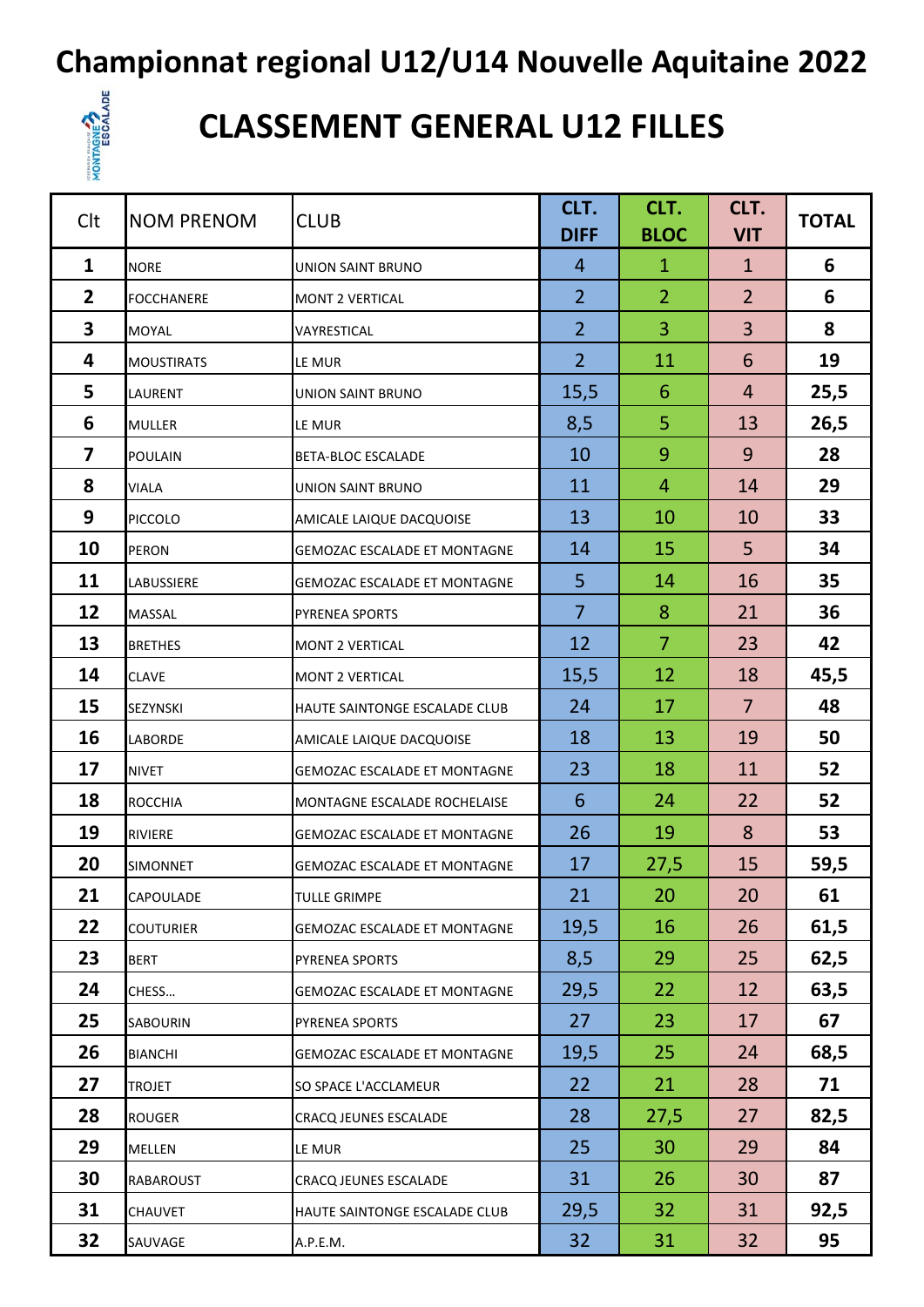#### **Championnat regional U12/U14 Nouvelle Aquitaine 2022**



## **CLASSEMENT GENERAL U12 GARCONS**

| Clt                     | <b>NOM PRENOM</b>          | <b>CLUB</b>                         | CLT.<br><b>DIFF</b> | CLT.<br><b>BLOC</b> | CLT.<br><b>VIT</b> | <b>TOTAL</b>            |
|-------------------------|----------------------------|-------------------------------------|---------------------|---------------------|--------------------|-------------------------|
| $\mathbf{1}$            | <b>DUPLEIX</b>             | S.A.G.C. ESCALADE                   | $\overline{2}$      | $\mathbf{1}$        | $\mathbf{1}$       | 4                       |
| $\overline{2}$          | <b>LEGENDRE</b>            | LE MUR                              | $\overline{2}$      | 3                   | $\overline{2}$     | $\overline{\mathbf{z}}$ |
| $\overline{\mathbf{3}}$ | <b>CORREIA DE OLIVEIRA</b> | A.L.M.A.                            | 6                   | $\overline{4}$      | 3                  | 13                      |
| 4                       | <b>PEYRUCQ</b>             | LE MUR                              | $\overline{7}$      | $\overline{7}$      | $\overline{7}$     | 21                      |
| 5                       | <b>GUERIN MARIE</b>        | VAYRESTICAL                         | 12,5                | 6                   | 5                  | 23,5                    |
| 6                       | <b>BERNUZ</b>              | LEZARDS DE LESCAR                   | $\overline{2}$      | $\overline{2}$      | 20                 | 24                      |
| $\overline{\mathbf{z}}$ | VAILLANT                   | <b>UNION SAINT BRUNO</b>            | 9                   | 5                   | 11                 | 25                      |
| 8                       | <b>RAT</b>                 | <b>GEMOZAC ESCALADE ET MONTAGNE</b> | 5                   | 17                  | $\overline{4}$     | 26                      |
| 9                       | <b>CLERE</b>               | HAUTE SAINTONGE ESCALADE CLUB       | 12,5                | 8                   | 8                  | 28,5                    |
| 10                      | <b>RELIAUD</b>             | <b>GEMOZAC ESCALADE ET MONTAGNE</b> | 16                  | 9                   | 6                  | 31                      |
| 11                      | LE VAN - BONNIN            | A.L.M.A.                            | 10                  | 11                  | 10                 | 31                      |
| 12                      | <b>PENISSON</b>            | A.P.E.M.                            | 11                  | 12                  | 9                  | 32                      |
| 13                      | <b>DUBAN DELATTRE</b>      | MONTAGNE ESCALADE ROCHELAISE        | 14                  | 10                  | 14                 | 38                      |
| 14                      | PIQUEREAU                  | SO SPACE L'ACCLAMEUR                | 8                   | 15                  | 17                 | 40                      |
| 15                      | LABB                       | A.P.E.M.                            | $\overline{4}$      | 16                  | 20                 | 40                      |
| 16                      | <b>DELIGNY PECHEUR</b>     | <b>CRACQ JEUNES ESCALADE</b>        | 15                  | 13                  | 16                 | 44                      |
| 17                      | <b>BERGAULT</b>            | <b>CRACQ JEUNES ESCALADE</b>        | 17                  | 18                  | 12                 | 47                      |
| 18                      | <b>BARTHE</b>              | MONTAGNE ESCALADE ROCHELAISE        | 18                  | 14                  | 19                 | 51                      |
| 19                      | <b>GRULET</b>              | <b>TULLE GRIMPE</b>                 | 19                  | 19                  | 13                 | 51                      |
| 20                      | <b>DURAND</b>              | <b>CRACQ JEUNES ESCALADE</b>        | 20                  | 20                  | 15                 | 55                      |
| 21                      | LIO                        | CRACQ JEUNES ESCALADE               | 21                  | 21                  | 18                 | 60                      |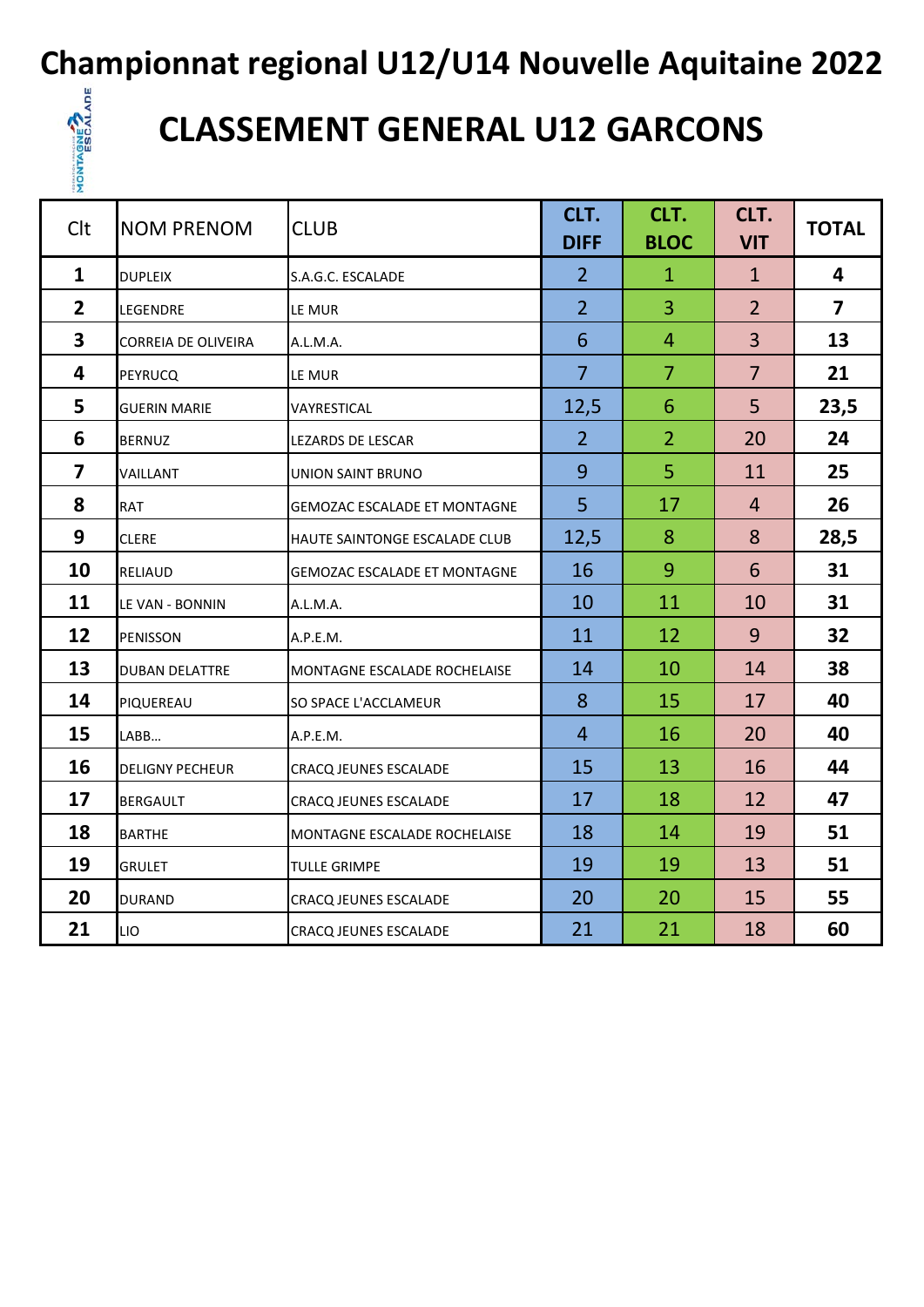**Championnat regional U12/U14 Nouvelle Aquitaine 2022**



## **CLASSEMENT GENERAL U14 FILLES**

| Clt | <b>NOM PRENOM</b>        | <b>CLUB</b>                         | CLT.<br><b>DIFF</b> | CLT.<br><b>BLOC</b> | CLT.<br><b>VIT</b> | <b>TOTAL</b>            |
|-----|--------------------------|-------------------------------------|---------------------|---------------------|--------------------|-------------------------|
| 1   | <b>NORE</b>              | <b>UNION SAINT BRUNO</b>            | $\mathbf 1$         | $\mathbf{1}$        | $\mathbf{1}$       | 3                       |
| 2   | <b>MICHELIER</b>         | AVIRON BAYONNAIS / THE ROOF         | 3                   | $\overline{2}$      | $\overline{2}$     | $\overline{\mathbf{z}}$ |
| 3   | <b>BERGIER</b>           | CRACQ JEUNES ESCALADE               | $\overline{2}$      | 3                   | $\overline{4}$     | 9                       |
| 4   | <b>BASQUE</b>            | VAYRESTICAL                         | 5,5                 | $\overline{4}$      | 5                  | 14,5                    |
| 5   | <b>BALBON ARNAUD</b>     | A.L.M.A.                            | $\overline{4}$      | 8                   | 3                  | 15                      |
| 6   | <b>HERVE</b>             | GEMOZAC ESCALADE ET MONTAGNE        | $\overline{7}$      | 6                   | 8                  | 21                      |
| 7   | <b>GRAUGNARD FREMONT</b> | CRACQ JEUNES ESCALADE               | 8                   | $\overline{7}$      | $\overline{7}$     | 22                      |
| 8   | <b>BESSIERES MEJIA</b>   | PYRENEA SPORTS                      | 5,5                 | 13                  | 6                  | 24,5                    |
| 9   | <b>MORERE</b>            | UNION SAINT BRUNO                   | 10,5                | 5 <sup>1</sup>      | 9                  | 24,5                    |
| 10  | <b>DELAGE</b>            | A.P.E.M.                            | 10,5                | 10                  | 10                 | 30,5                    |
| 11  | <b>GARNIER</b>           | AMICALE LAIQUE DACQUOISE            | 12,5                | 9                   | 11                 | 32,5                    |
| 12  | <b>GUITET</b>            | <b>PYRENEA SPORTS</b>               | 15                  | 14                  | 14                 | 43                      |
| 13  | <b>MAURER</b>            | <b>BRIVE ESCALADE CLUB</b>          | 14                  | 12                  | 20                 | 46                      |
| 14  | CONGOLELA-SELOSSE        | <b>GEMOZAC ESCALADE ET MONTAGNE</b> | 16                  | 15                  | 15                 | 46                      |
| 15  | <b>BOURREAU</b>          | CRACQ JEUNES ESCALADE               | 12,5                | 11                  | 25                 | 48,5                    |
| 16  | <b>BOURMAUD</b>          | MONTAGNE ESCALADE ROCHELAISE        | 9                   | 17                  | 25                 | 51                      |
| 17  | <b>SAURY</b>             | A.P.E.M.                            | 17                  | 24                  | 13                 | 54                      |
| 18  | <b>NAVARRO</b>           | MONTAGNE ESCALADE ROCHELAISE        | 19                  | 18                  | 18                 | 55                      |
| 19  | LABADIE                  | AMICALE LAIQUE DACQUOISE            | 18                  | 23                  | 17                 | 58                      |
| 20  | SOMODEVILLA DUARTE       | PYRENEA SPORTS                      | 20,5                | 19                  | 19                 | 58,5                    |
| 21  | <b>BOUTEILLER</b>        | SO SPACE L'ACCLAMEUR                | 22                  | 25                  | 12                 | 59                      |
| 22  | <b>BARRIAC</b>           | CRACQ JEUNES ESCALADE               | 25                  | 16                  | 21                 | 62                      |
| 23  | REMY-BRES                | A.P.E.M.                            | 20,5                | 20                  | 22                 | 62,5                    |
| 24  | <b>COUNIL</b>            | <b>TULLE GRIMPE</b>                 | 26                  | 22                  | 16                 | 64                      |
| 25  | <b>DUGRILLON</b>         | A.P.E.M.                            | 23                  | 21                  | 23                 | 67                      |
| 26  | JAUD                     | CRACQ JEUNES ESCALADE               | 24                  | 26                  | 24                 | 74                      |